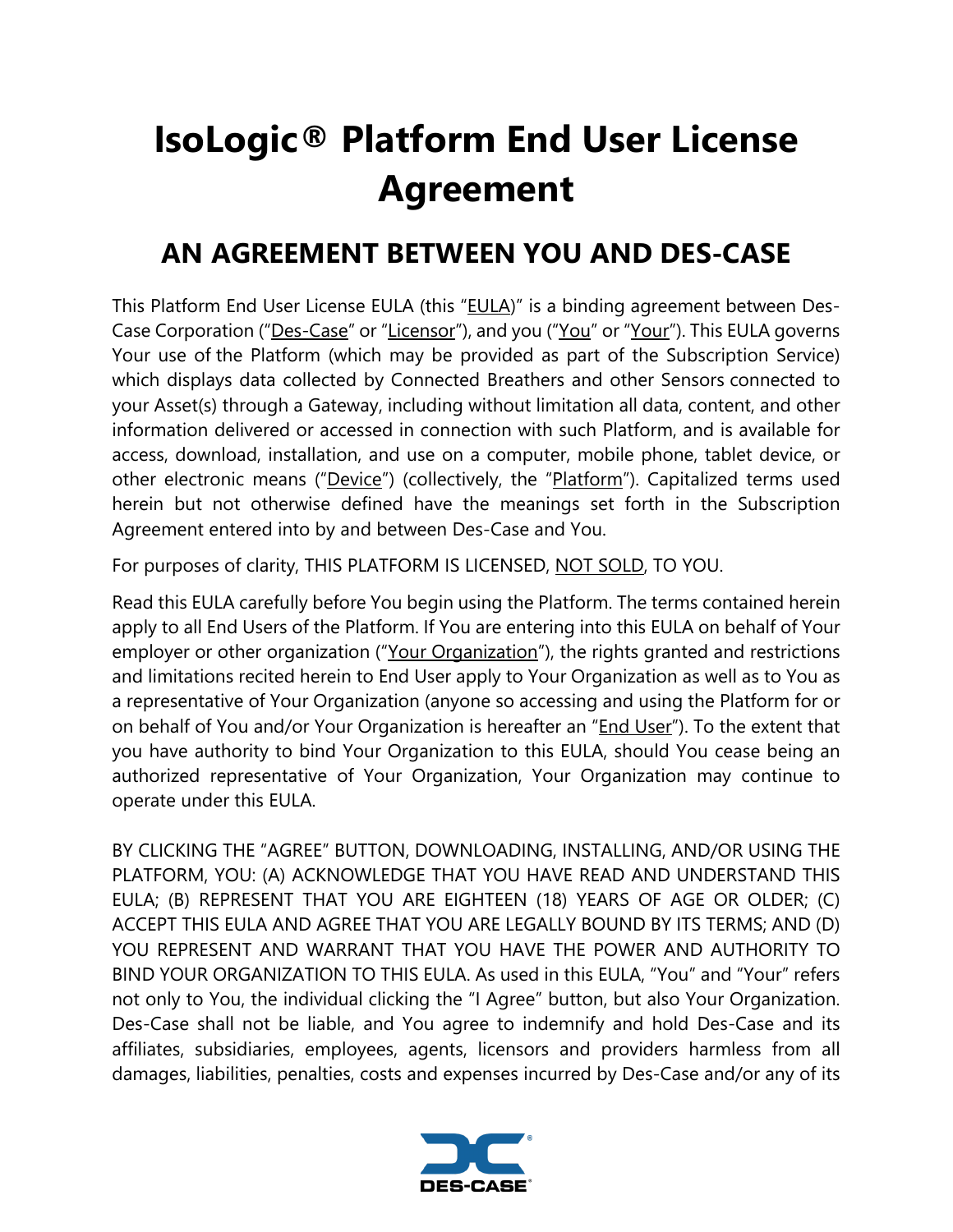affiliates, subsidiaries, employees, agents, licensors or providers that are related to any inaccuracy, false representation or other violation or failure by You in connection with this paragraph. IF YOU DO NOT AGREE TO THESE TERMS, DO NOT ACCESS, DOWNLOAD, INSTALL, AND/OR USE THE PLATFORM.

Note that this EULA may be updated from time to time, and End User's continued use of the Platform after Licensor has made updates to the terms shall be considered acceptance of those updates. All updates are effective immediately when posted. Des-Case will notify End User of any updates through the Platform and/or via email. It is End User's responsibility to check this EULA periodically for updates.

This EULA was last modified on May 1, 2020.

- 1. Scope of License Grant. Subject to the terms of this EULA, Des-Case grants You a limited, revocable, non-exclusive, non-sublicenseable, non-assignable, and nontransferable license to access and use the Platform for End User's internal business purposes, strictly in accordance with the Platform's documentation. All rights in and to the Platform not expressly granted herein are reserved to Des-Case. This EULA does not allow End User to use the Platform on any electronic device that is not owned or otherwise controlled by End User. This EULA shall govern any upgrades provided by Des-Case to the Platform, unless otherwise specified by Des-Case at the time the upgrade is made available to an End User.
- 2. Subscription. Your right to access and use the Platform is only effective during period(s) of access and use subscription rights granted to End User/Your Organization pursuant to a separate written agreement.
- 3. Acceptable Use and Suspension or Termination of EULA. You shall use the Platform only for lawful purposes and in compliance with this EULA and all applicable laws. You and Your organization are responsible for all use of the Platform by anyone using the Platform using Your logon user name and password, regardless of whether such use is known to or authorized by You or Your Organization. Des-Case may, directly or indirectly suspend, terminate, or otherwise deny any End Users' or another's access to or use of all or any part of the Platform, without incurring any resulting obligation or liability at any time for any reason. This Section does not limit any of Des-Case's other rights or remedies, whether at law, in equity, or under this EULA.
- 4. End User Restrictions. You SHALL NOT and You SHALL NOT assist or permit any third party to:

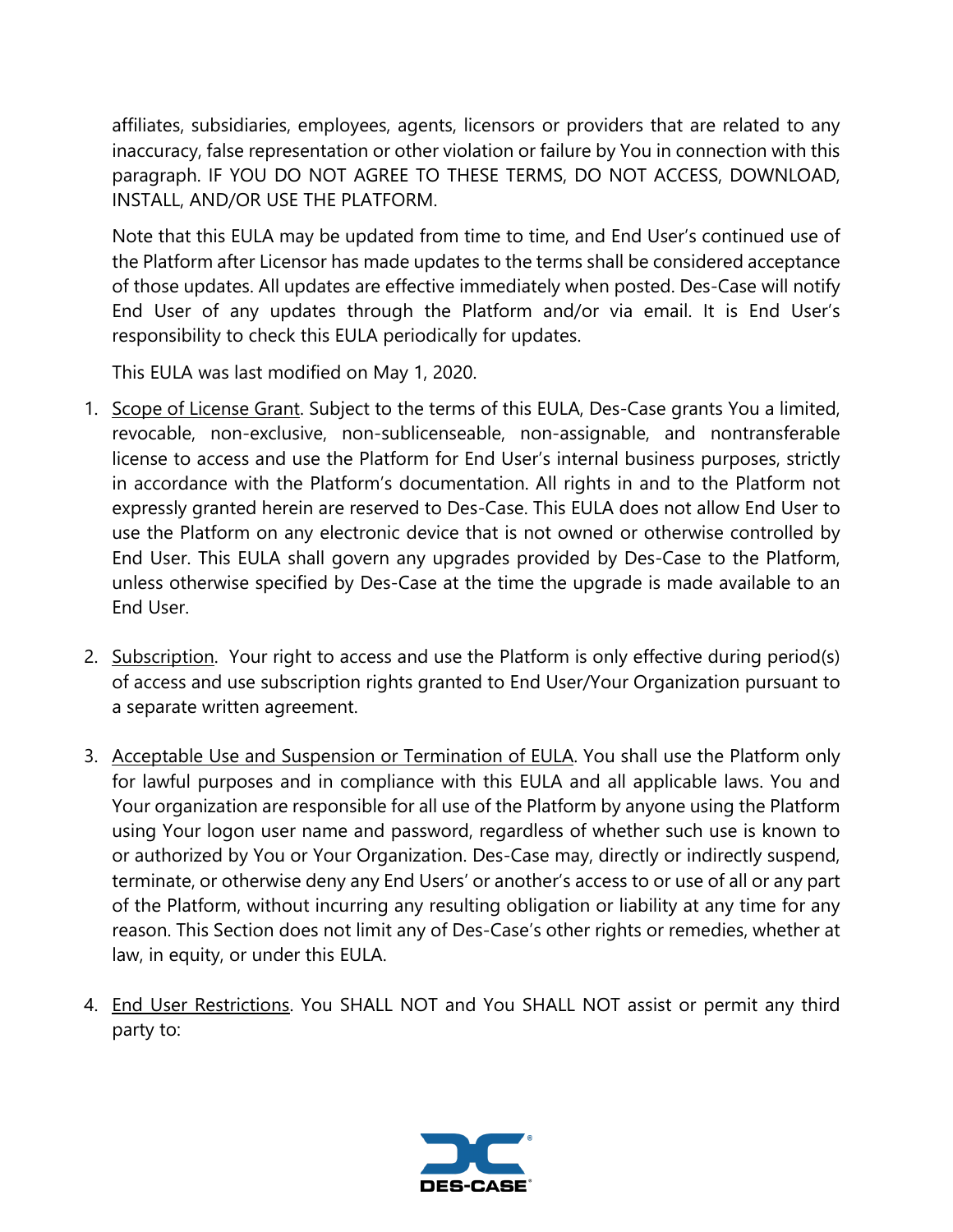(a) Download and/or install the Platform onto a Device, which is not owned or otherwise controlled by You;

(b) Copy the Platform, except as expressly permitted by this EULA;

(c) Rent, lease, lend, sell, sublicense, assign, distribute, re-distribute, publish, transfer, or otherwise make available the Platform, or any features or functionality of the Platform, or any login criteria for accessing the Platform, to any other person or third party for any reason, including but not limited to, making the Platform available on a network where it is capable of being accessed by more than one (1) device at any time;

(d) Modify, translate, adapt, or otherwise create derivative works or improvements, whether or not patentable, of the Platform, in whole or in part;

(e) Reverse engineer, disassemble, decompile, decode, or otherwise attempt to derive or gain access to the source code of the Platform or any part thereof;

(f) Remove, disable, circumvent, or otherwise create or implement any workaround to any copy protection, rights management, or security features in or protecting the Platform;

(g) Remove, delete, alter, or obscure any trademarks or any copyright, trademark, patent, or other Intellectual Property or proprietary rights notices from the Platform, including any copy thereof;

(h) Infringe, misappropriate or otherwise violate any copyright, patent, right of privacy, right of publicity, trademark, trade secret, or other right of Des-Case or any third party;

(i) Abuse, defame, harass, or stalk any individual or other user of the Platform;

(j) Interfere or attempt to interfere with, damage or attempt to damage, disable, overburden, or take any action that may undermine the Platform or the proper working thereof or any Des-Case or third-party network or server, including without limitation through the use of cancel bots, forged routing or electronic mail address information, harmful code, packet or IP spoofing, phishing, Trojan horses, viruses, or similar methods or technology;

(k) Use any deep-link, scraping, robot, spider, or other automatic device, program, algorithm or methodology, or any similar or equivalent manual process, to access, acquire, copy or monitor any portion of the Platform or any Content (as defined below) thereon, or in any way reproduce or circumvent the navigational structure of the Platform, to obtain or attempt to obtain any materials, documents, or information through any means not purposely made available through the Platform;

(l) Misrepresent End User's identity, provide false information, impersonate another person or entity, misrepresent End User's affiliation with a person or entity, including

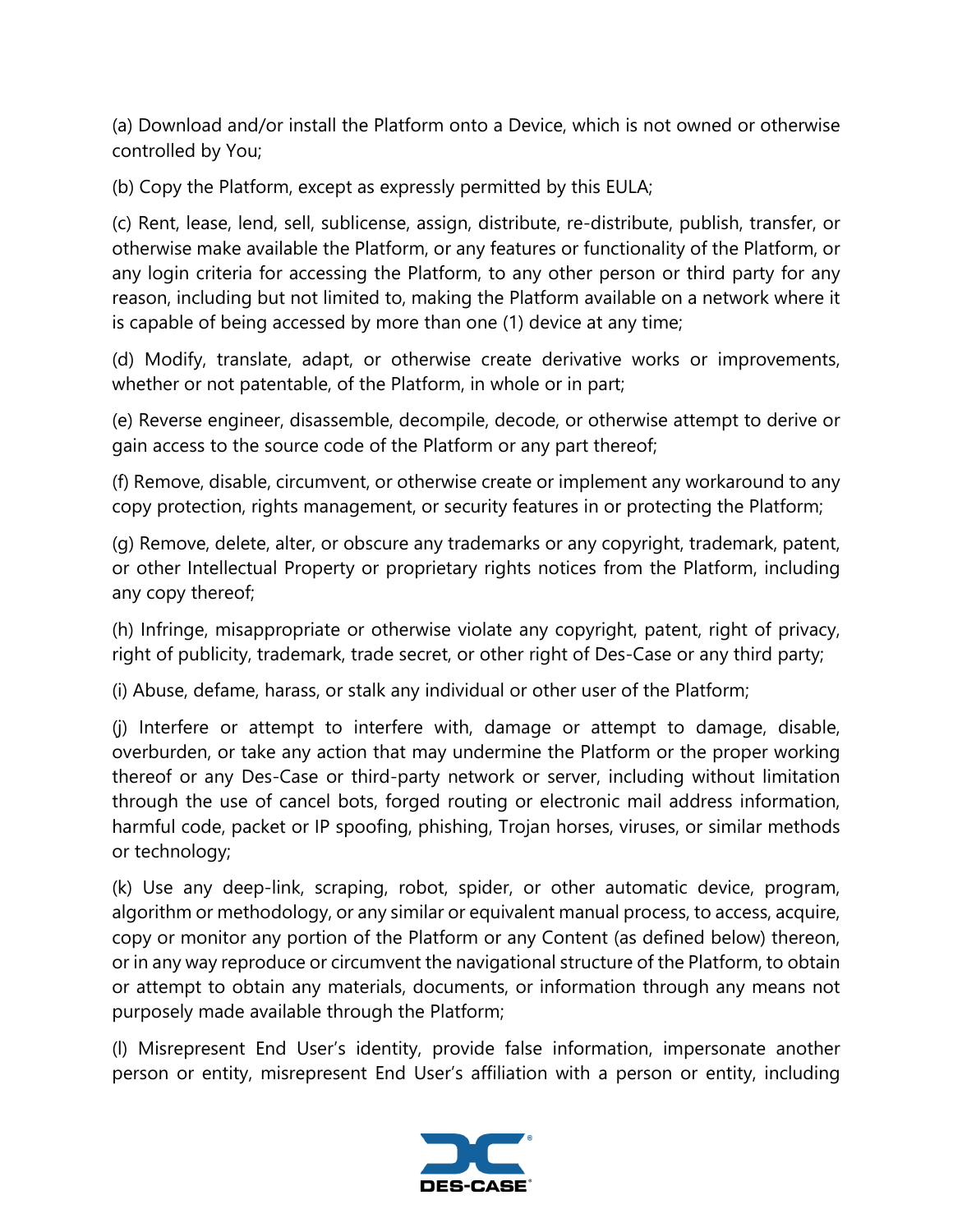without limitation, Des-Case, create or use a false identity, or attempt to use another user's account;

(m) Probe, scan, or test the vulnerability of the Platform or any network connected thereto;

(n) USE THE PLATFORM TO CONTROL, OPERATE OR TRIGGER THE CONTROL OR OPERATION OF, OR IN ASSOCIATION WITH THE CONTROL OR OPERATION OF ANY HAZARDOUS ENVIRONMENTS OR SYSTEMS, INCLUDING ANY POWER GENERATION SYSTEMS; AIRCRAFT NAVIGATION OR COMMUNICATION SYSTEMS, AIR TRAFFIC CONTROL SYSTEMS, OR ANY OTHER TRANSPORT MANAGEMENT SYSTEMS; ANY SAFETY-CRITICAL PLATFORMS, INCLUDING MEDICAL OR LIFE-SUPPORT SYSTEMS, VEHICLE OPERATION PLATFORMS OR ANY POLICE, FIRE, OR OTHER SAFETY RESPONSE SYSTEMS; AND ANY MILITARY OR AEROSPACE PLATFORMS, WEAPONS SYSTEMS, OR ENVIRONMENTS, (FOR CLARITY, THE PLATFORM MAY BE USED TO MONITOR ANY HAZARDOUS ENVIRONMENTS OR SYSTEMS SO LONG AS THE PLATFORM IS NOT THE PRIMARY MONITORING MECHANISM FOR SUCH SYSTEMS AND END USER HAS ADDITIONAL MONITORING PROTOCOLS IN PLACE TO PREVENT FAILURES OR ERRORS or

(n) Otherwise access or use the Platform beyond the scope of authorization granted under this EULA.

- 5. Content. The Platform may provide an End User with access to certain features, functionality, data, information, and content accessible on or through the Platform (collectively, "Content"). The Content is the sole and exclusive property of Des-Case and its licensors, and is available to End User solely for purposes of End User's use and access of the Platform in accordance with this EULA. Except for the limited rights granted herein, nothing in this EULA shall transfer to End User any right, title, or interest in or to any Content.
- 6. Ownership of Your Data. Subject to the terms of this EULA, You own all right, title and interest in and to Your information, documents, or electronic files that are provided by or otherwise received from an End User by or through the Platform ("Your Data"). You hereby irrevocably grant all such rights and permissions in or relating to Your Data as are necessary or useful to Des-Case, its employees, independent contractors, subcontractors (or employees or independent contractors thereof) or agents ("Personnel") to enforce this EULA and exercise Des-Case and its Personnel's rights and perform Des-Case and its Personnel's obligations hereunder. In the event You desire to permit an End User located in the European Union or United Kingdom to use the Platform, which may include without limitation sending, transmitting, uploading and/or storing Your Data, (a) You shall expressly notify Des-Case that it desires to permit an End User located in the European

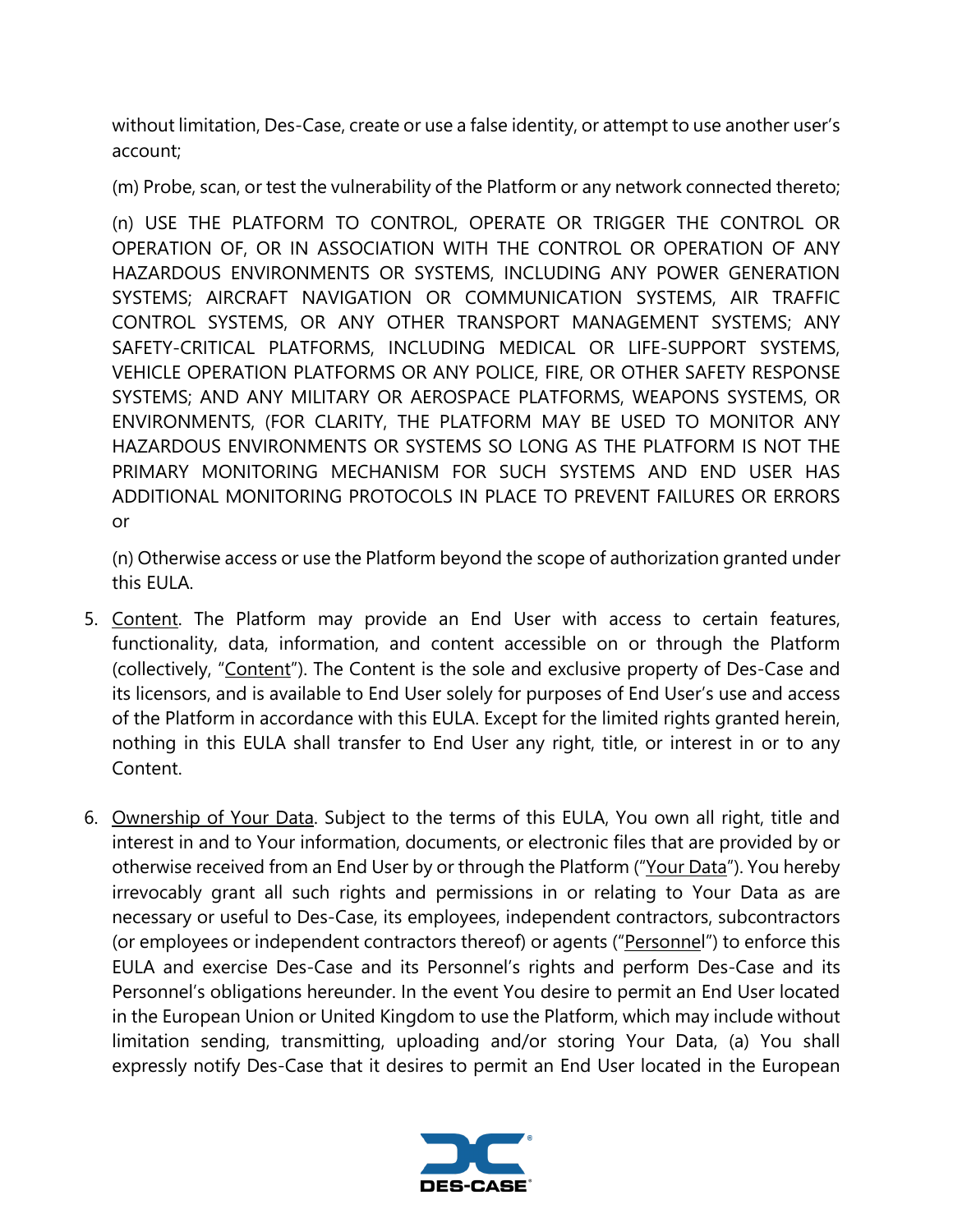Union or United Kingdom to use the Platform; and (b) You expressly agree that the terms of Des-Case's Data Processing Terms, shall apply for such Data originating from an End User located in the European Union or United Kingdom that is transmitted, uploaded, or stored effective on or after May 25, 2018, solely to the extent You have complied with its notification obligations set forth in clause (a) above.

7. Your Systems; Security.

(a) You have and will retain sole control over the operation, maintenance, and management of, and all access to and use of, Your information technology infrastructure, including without limitation, computers, software, hardware, and networks, whether operated by Your or through the use of third party services ("Your Systems"), and sole responsibility for all access to and use of the Platform by another, by or through Your Systems or any other means controlled by any End User, including any: (a) information, data, instructions, or materials provided by any of them to Des-Case; (b) results or outcomes obtained from any use of the Platform; and (c) conclusions, decisions, or actions based on such use.

(b) You acknowledge and agree that the Platform is not intended to serve as a security system for events that take place in connection with End Users' use thereof.

(c) Neither Des-Case nor its Personnel are obligated to: (i) take any steps to identify, prevent, or correct any illegal, abusive, or otherwise activity that is evidenced by Your Data made available to Des-Case under this EULA; (ii) archive for future reference or otherwise maintain any reproduction of Your Data; or (iii) manufacture, install, or otherwise maintain any equipment or Devices used by End Users in connection with the Platform.

8. Confidentiality; Reservation of Rights; Data Rights.

(a) The Platform contains proprietary and confidential information of Des-Case and constitutes valuable trade secrets. You shall keep the Content and features of the Platform strictly confidential; maintain adequate security to safeguard the Platform; and not allow any third party access to the Platform other than as expressly permitted in this EULA. You shall promptly inform Des-Case if You become aware of any unauthorized use or disclosure of the Platform. You agree that a breach of this Section would cause irreparable harm and damage to Des-Case, and a remedy at law may not be adequate to compensate Des-Case for such harm and damage. Therefore, Des-Case shall have the right to injunctive relief without the posting of a bond. The foregoing shall be in addition to and

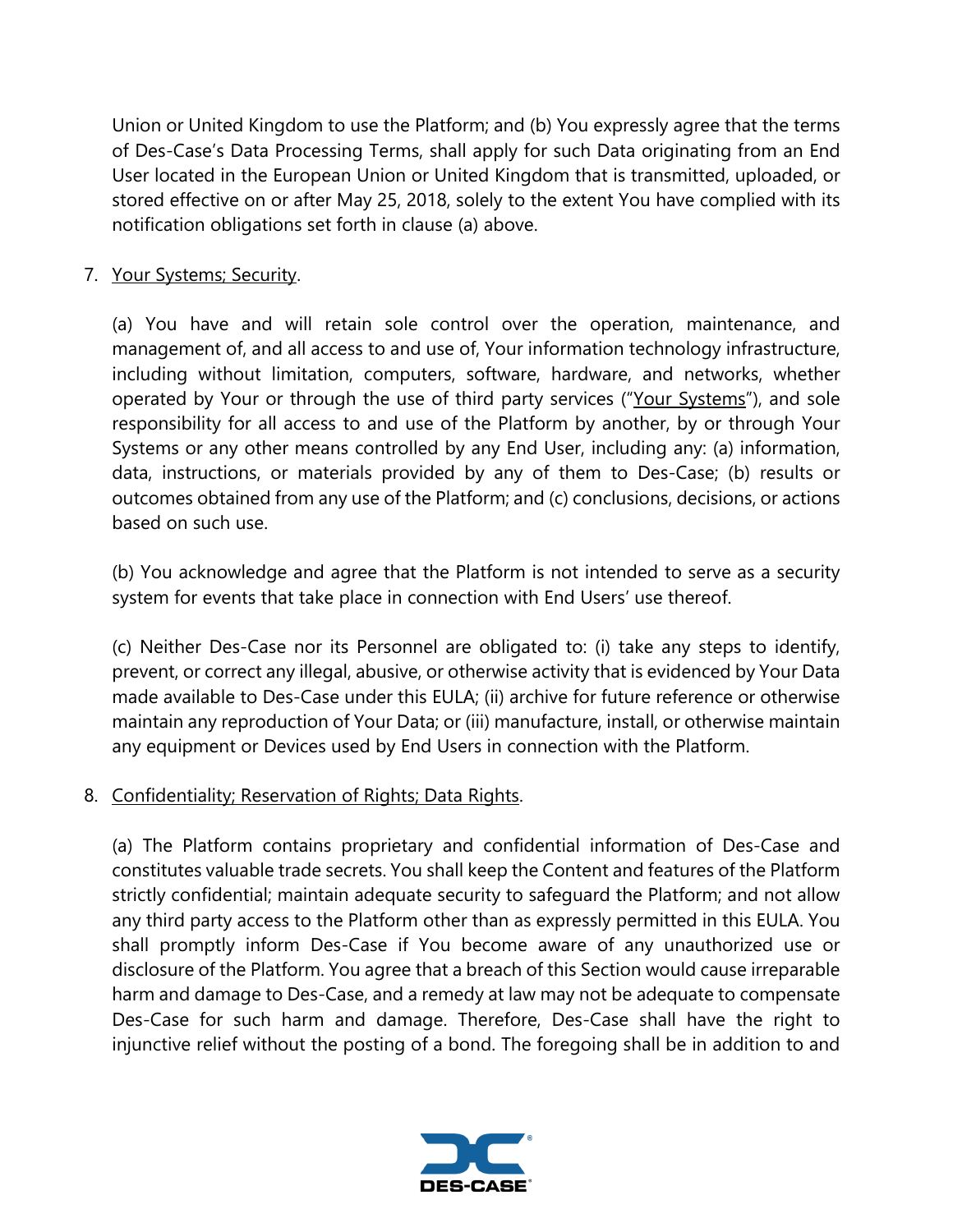shall not limit any other rights or remedies to which Des-Case may be entitled, at law or in equity.

(b) You DO NOT acquire any ownership interest in the Platform under this EULA, or any other rights thereto, other than to use the Platform in accordance with the limited license granted hereunder and subject to all terms, conditions, and restrictions, under this EULA. Licensor reserves and shall retain its entire right, title, and interest in and to the Platform, including all patent, copyright, trademark, trade secret, and other Intellectual Property rights therein or relating thereto, except as expressly granted to End User under these terms.

(c) You acknowledge and agree that Des-Case will have access to certain raw, analytic and demographic data with respect to End Users' use of the Platform and that Des-Case may de-identify Your Data, including, without limitation, digital content, and such deidentification of persons, businesses, and other information therein results in de-identified data for data benchmarking, sharing, warehousing, resource utilization, similar data analysis services and the sharing of any such de-identified data by Des-Case ("Resultant Data"). Any and all Resultant Data shall be owned by Des-Case. Notwithstanding anything to the contrary in this EULA, You acknowledge and agree that Des-Case owns the Resultant Data and has the right to use the Resultant Data for any purpose according to Des-Case's sole discretion. In addition, You acknowledge and agree that You may be providing certain feedback, statements, suggestions and ideas ("Ideas") to Des-Case in connection with Your use of the Platform, which Des-Case may use in future modifications to the Platform, multimedia works and/or advertising and promotional materials relating thereto. In furtherance of the foregoing, You hereby unconditionally and irrevocably assign, convey and transfer to Des-Case any and all right, title, and interest in and to the Resultant Data and Ideas, including but not limited to any copyright, patent right, moral right, and all other Intellectual Property rights relating thereto. In addition, Des-Case will not be obligated and makes no commitment to treat or maintain Ideas which You submit as confidential. In addition, You do not expect and understand that You will not receive or be entitled to any type of payment or remuneration from Des-Case for Ideas or Resultant Data. You agree that all documents and materials submitted to Des-Case will become the property of Des-Case, unless Des-Case agrees otherwise in writing. No obligation is assumed or may be implied on the part of Des-Case by receipt or examination of the Idea or Resultant Data submission to use the Ideas and Resultant Data, compensate You or otherwise enter into another agreement with You.

9. Collection and Use of Your Information; Consent. Des-Case will treat any information it collects or receives from End User through the Platform (including, Your Data) in accordance with its Privacy Notice (the "Privacy Notice"), located at

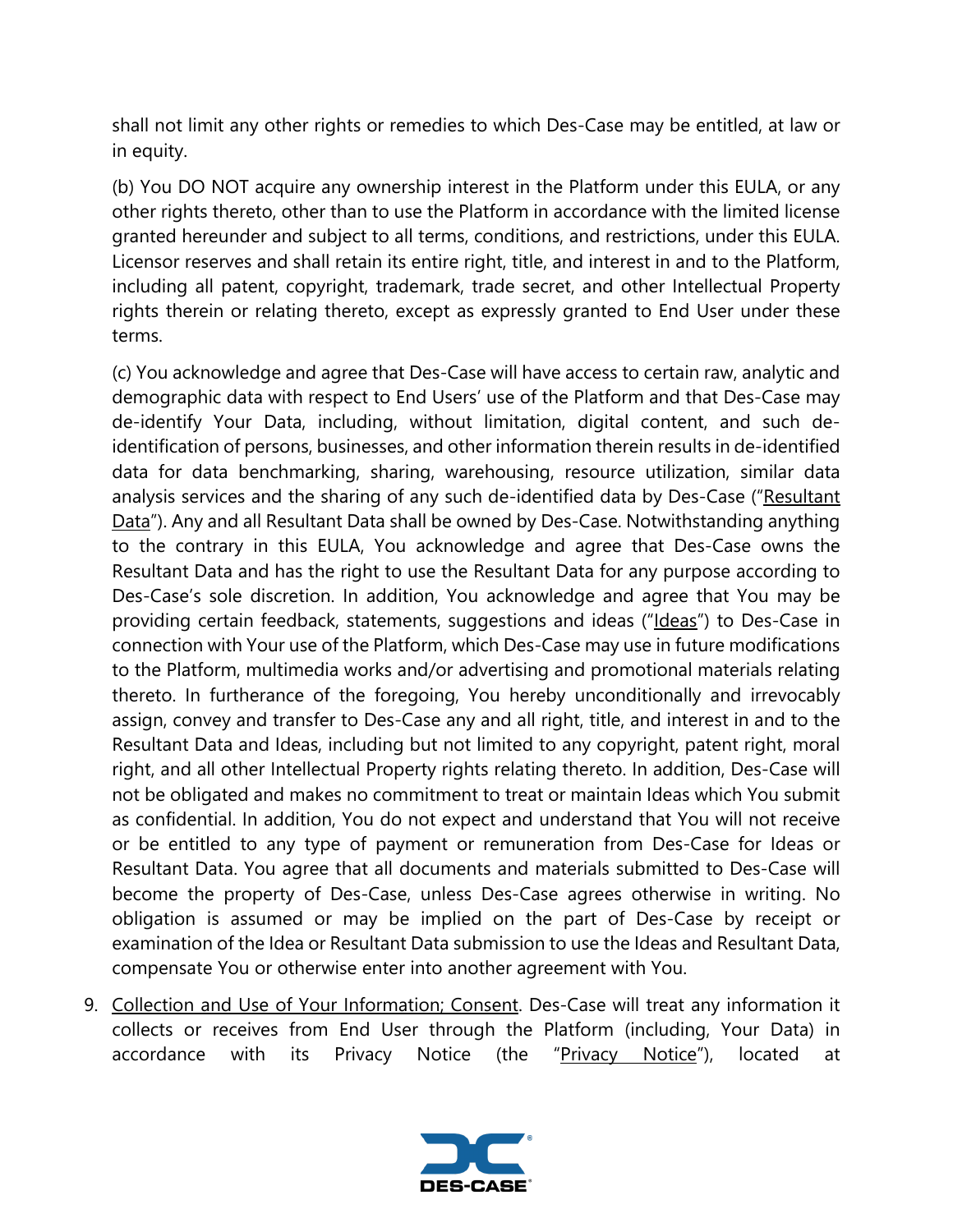https://www.descase.com/privacy-policy, which is incorporated herein by reference. Please review the Privacy Notice before You use the Platform. By downloading, installing, using, and providing information to or through the Platform, You consent to all actions taken by Des-Case with respect to Your information in compliance with the Privacy Notice. If You are unwilling to accept the terms and conditions of the Privacy Notice, please do not use the Platform.

- 10. Updates. From time to time, in its sole discretion, Des-Case may develop and make available software updates to the Platform, which could include upgrades, bug fixes, patches, error corrections, new features, and/or modification or deletion of existing features and functionality (collectively, "Updates"). You acknowledge and agree that Des-Case has no obligation to provide any Updates or to continue to provide or enable any particular features or functionality. Updates shall be delivered to You based on the Device settings, when the Device is connected to the Internet, by either: (a) an automatic Update initiated by the Platform, which shall download and install any available Update; or (b) a notification Update in which the End User receives notice of the availability of an Update prior to choosing to download and install the Update accordingly. Your decision not to Update, or Your failure to promptly update the Platform may result in the inability of Platform, or portions thereof, to operate properly. YOU HEREBY ACKNOWLEDGE AND AGREE THAT ALL UPDATES WILL BE DEEMED TO BE PART OF THE PLATFORM AND, AS SUCH, ALL UPDATES ARE SUBJECT TO THE TERMS AND CONDITIONS OF THIS EULA.
- 11. Jurisdiction. If an End User accesses the Platform from the United States or outside the United States, that End User is responsible for compliance with all local laws. By using this Platform, You represent and warrant that You are a lawful user of this Platform. End User and Des-Case irrevocably agree to sole and exclusive jurisdiction for any disputes arising under or relating to this EULA, or relating to Your usage of the Platform, in a court of competent jurisdiction sitting in Davidson County, Tennessee, in the United States. End User agrees to be subject to personal jurisdiction in a court of competent jurisdiction sitting in Davidson Country, Tennessee, in the United States relating to this EULA or the End User's access to or use of the Platform, and to not contest venue in such courts. You further expressly and irrevocably waive any rights You may have to initiate, transfer, or change venue of any litigation arising related to this EULA or the Platform.
- 12. Your Termination Requirements; Des-Case's Termination Rights. The term of this EULA commences and continues as set forth in Section 2. When this EULA is terminated, You agree that You shall cease all use of the Platform and delete the Platform and all copies thereof from Your Device. You shall promptly return to Des-Case, or at Des-Case's written request destroy, all documents and tangible materials containing, reflecting,

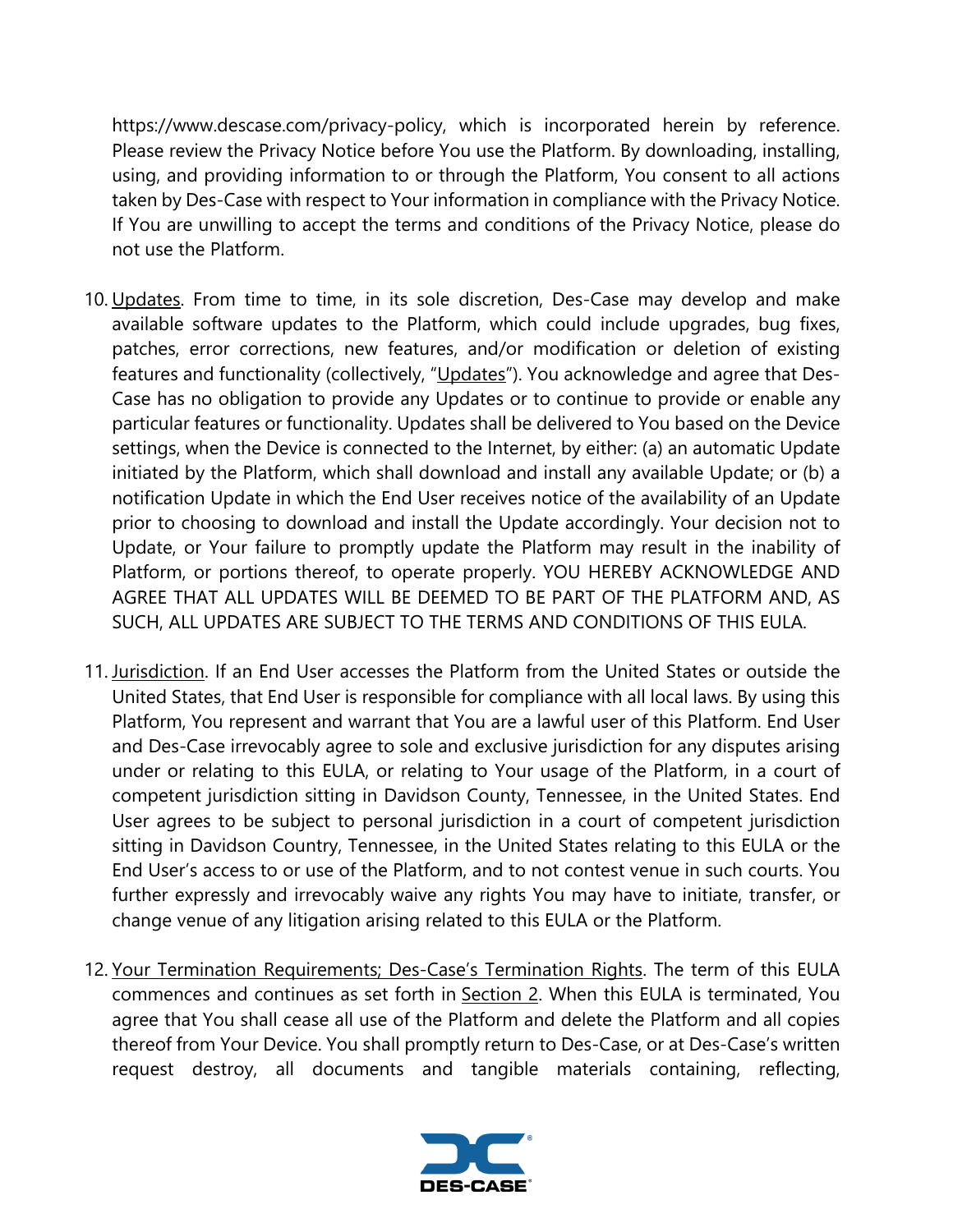incorporating or based on the Platform or Content and certify to Des-Case in signed writing that You have complied with such requirements. Des-Case may terminate this EULA at any time without notice to You. In addition, this EULA will terminate immediately and automatically without any notice to You, if You violate any of the terms and conditions of this EULA. Upon termination: (a) all rights granted to You under this EULA will also terminate; and (b) You must cease all access and use of the Platform and delete all copies of the Platform from Your Device(s). TERMINATION WILL NOT LIMIT ANY OF DES-CASE'S RIGHTS OR REMEDIES AT LAW OR IN EQUITY.

- 13. Effect of Termination or Expiration. Upon End User's written request, Des-Case shall within a reasonable period of time cease all use of Your Data and (a) return to End User, or destroy, all documents and tangible materials containing, reflecting, incorporating, or based on Your Data; and (b) remove Your Data from Des-Case's systems, provided that, for clarity, Des-Case's obligations under this Section 13 do not apply to Resultant Data. Notwithstanding the foregoing, Des-Case may retain Your Data, in its then current state and solely to the extent and for so long as required by applicable law and in its backups, archives and disaster recovery systems until such Data is deleted in the ordinary course.
- 14. Your Warranties. You represent, warrant, and covenant to Des-Case that You own or otherwise have and will have the necessary rights and consents in and relating to Your Data so that, as received by Des-Case and used in accordance with this EULA, We do not and will not infringe, misappropriate, or otherwise violate any Intellectual Property rights, or any privacy or other rights of any third party or violate any applicable law. You shall be solely responsible for ensuring that the use of the equipment and Devices contemplated herein complies at all times with all applicable federal, state, and local laws, rules, and regulations.
- 15. Disclaimer of Warranties. THIS PLATFORM IS PROVIDED TO YOU "AS IS" AND "WITH ALL FAULTS AND DEFECTS," WITHOUT WARRANTY OF ANY KIND. TO THE MAXIMUM EXTENT PERMITTED UNDER APPLICABLE LAW, DES-CASE EXPRESSLY DISCLAIMS ALL WARRANTIES, WHETHER EXPRESS, IMPLIED, STATUTORY, OR OTHERWISE, WITH RESPECT TO THE PLATFORM, INCLUDING ALL IMPLIED WARRANTIES OF MERCHANTABILITY, FITNESS FOR A PARTICULAR PURPOSE, TITLE, AND NON-INFRINGEMENT, AND WARRANTIES THAT MAY ARISE OUT OF COURSE OF DEALING, COURSE OF PERFORMANCE, USAGE, OR TRADE PRACTICE. DES-CASE MAKES NO WARRANTIES WITH REGARD TO THE ACCURACY, RELIABILITY, COMPLETENESS, COMPREHENSIVENESS, QUALITY, FUNCTIONALITY, TIMELINESS, SPEED, AVAILABILITY, OR ACCESSIBILITY OF ANY INFORMATION SUPPLIED, OR IN CONNECTION WITH THE SERVICES OFFERED WITH THE PLATFORM. DES-CASE DOES NOT WARRANT THAT THE

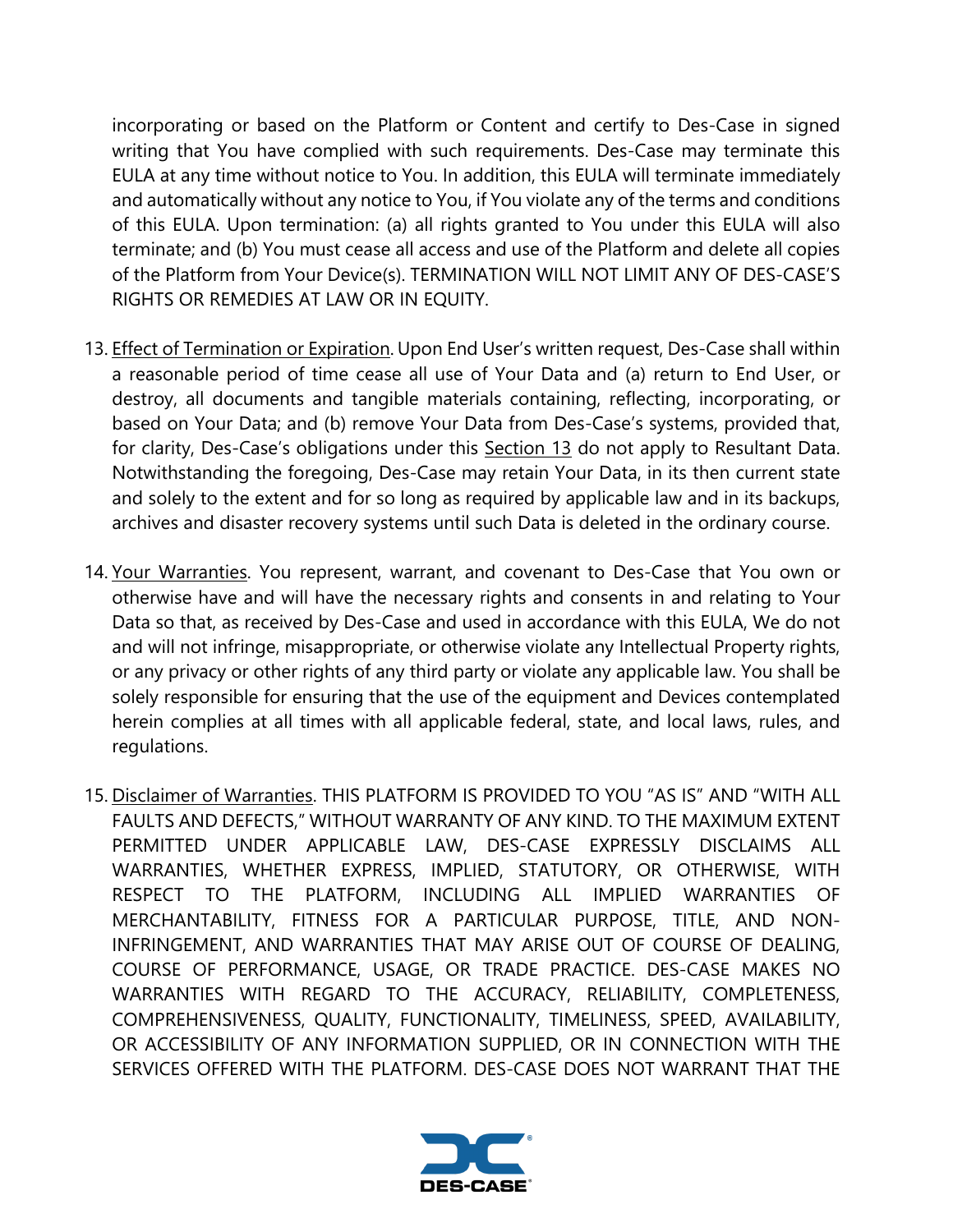PLATFORM WILL BE OPERATIONAL, UNINTERRUPTED, SECURE, ERROR-FREE, OR VIRUS-FREE. YOU ACKNOWLEDGE AND AGREE THAT USE OF THE PLATFORM IS AT YOUR SOLE RISK AND END USER RECOGNIZES THAT DES-CASE DOES NOT WARRANT AGAINST INTERFERENCE WITH YOUR ENJOYMENT OF THE PLATFORM, THAT ERRORS WILL BE CORRECTED, OR THAT THE FUNCTIONS CONTAINED IN, OR SERVICES PERFORMED BY, THE PLATFORM WILL MEET YOUR REQUIREMENTS.

THE PLATFORM IS FOR INFORMATIONAL PURPOSES ONLY, AND DES-CASE DOES NOT PROVIDE DIAGNOSTICS OR RECOMMENDATIONS ABOUT EQUIPMENT OR READINGS. ALL DECISIONS REGARDING CHANGES IN OPERATION, MAINTENANCE PRACTICES, MODIFICATION OR ANY OTHER CHANGES IN THE WAY END USER CONDUCT BUSINESS ARE THE SOLE RESPONSIBILITY OF END USER.

- 16. Exclusion of Damages. EXCEPT FOR (A) EITHER PARTY'S GROSS NEGLIGENCE OR WILLFUL MISCONDUCT OR (B) YOUR INDEMNIFICATION OBLIGATIONS PURSUANT TO SECTION 18, TO THE MAXIMUM EXTENT PERMITTED BY LAW, NEITHER PARTY HAS ANY LIABILITY ARISING OUT OF OR RELATED TO THE PLATFORM OR ITS OTHER OBLIGATIONS UNDER THIS EULA OR OTHERWISE FOR ANY LOST PROFITS OR REVENUES OR FOR ANY CONSEQUENTIAL, EXEMPLARY, SPECIAL, INDIRECT, INCIDENTAL, OR PUNITIVE DAMAGES (INCLUDING WITHOUT LIMITATION LOSS OF PROFITS, LOSS OF DATA, AND THE COST OF COVER) HOWEVER CAUSED, WHETHER IN CONTRACT, TORT, OR UNDER ANY OTHER THEORY OF LIABILITY, EVEN IF THE PARTY HAS BEEN ADVISED OF THE POSSIBILITY OF SUCH DAMAGES.
- 17. Limitation of Liability. EXCEPT FOR (A) EITHER PARTY'S GROSS NEGLIGENCE OR WILLFUL MISCONDUCT OR (B) YOUR INDEMNIFICATION OBLIGATIONS PURSUANT TO SECTION 18, TO THE MAXIMUM EXTENT PERMITTED BY LAW, IN NO EVENT WILL THE COLLECTIVE AGGREGATE LIABILITY OF DES-CASE OR ITS PERSONNEL, REPRESENTATIVES, LICENSORS, SERVICE PROVIDERS, AND SUBCONTRACTORS ARISING OUT OF OR RELATED TO THIS EULA, WHETHER ARISING UNDER OR RELATED TO BREACH OF CONTRACT, TORT (INCLUDING NEGLIGENCE), STRICT LIABILITY OR ANY OTHER LEGAL OR EQUITABLE THEORY, EXCEED THE GREATER OF (I) FIVE HUNDRED DOLLARS (\$500.00) OR (II) THE TOTAL AMOUNTS PAID AND AMOUNTS ACCRUED BUT NOT YET PAID BY PURSUANT TO THE SUBSCRIPTION AGREEMENT IN THE TWELVE (12) MONTH PERIOD IMMEDIATELY PRECEDING THE EVENT GIVING RISE TO THE LIABILITY. THE FOREGOING LIMITATIONS APPLY EVEN IF ANY REMEDY FAILS OF ITS ESSENTIAL PURPOSE.

[NOTWITHSTANDING THE](https://www.lawinsider.com/clause/no-double-recovery) FACT THAT A PARTY MAY HAVE THE RIGHT TO ASSERT CLAIMS FOR INDEMNIFICATION UNDER OR IN RESPECT OF MORE THAN ONE PROVISION OF

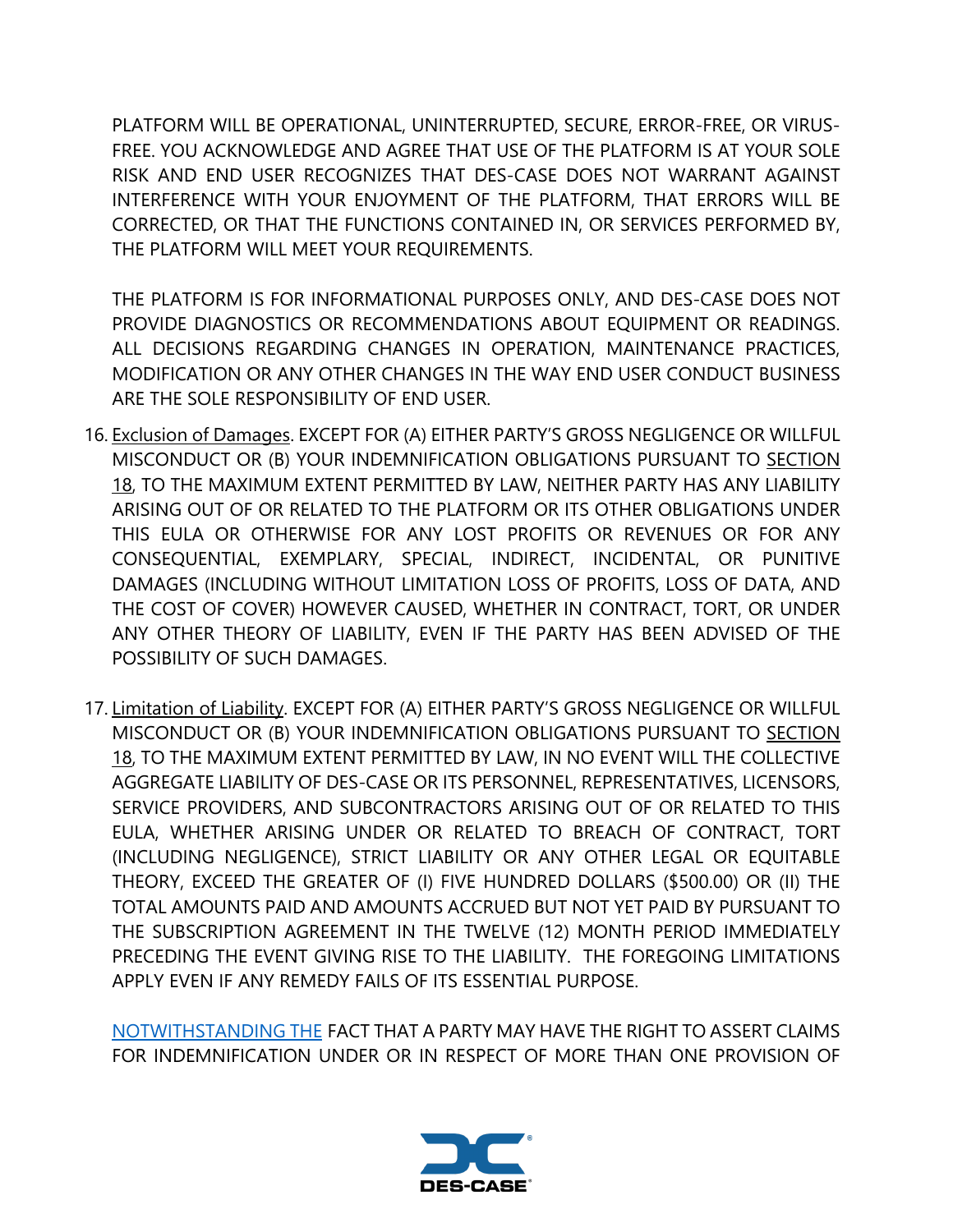THIS EULA OR ANOTHER AGREEMENT ENTERED INTO IN CONNECTION HEREWITH IN RESPECT OF ANY FACT, EVENT, CONDITION OR CIRCUMSTANCE, YOU SHALL NOT BE ENTITLED TO RECOVER THE AMOUNT OF ANY LOSSES SUFFERED BY YOU MORE THAN ONCE UNDER ALL SUCH AGREEMENTS IN RESPECT OF SUCH FACT, EVENT, CONDITION OR CIRCUMSTANCE.

IF END USER IS DISSATISFIED WITH ANY PORTION OF THE PLATFORM, OR WITH ANY PORTION OF THIS EULA, END USER'S SOLE AND EXCLUSIVE REMEDY IS TO DISCONTINUE USING THE PLATFORM.

18. Indemnification. YOU HEREBY AGREE TO INDEMNIFY, DEFEND, AND HOLD HARMLESS Des-Case and its affiliates, officers, directors, employees, agents, contractors, licensors, and any information providers, from and against any and all demands, claims, actions, proceedings, damages, liabilities, losses, fees, costs or expenses (including without limitation reasonable attorneys' fees and the costs of any investigation) arising out of, in connection with, or relating to any violation or alleged violation of, Your breach of or default under the terms or conditions of this EULA, Your use or misuse of the Platform, or any negligence, gross negligence or willful misconduct by or on behalf of You or Your employees or agents, or otherwise related to Your use of the Platform.

END USER EXPRESSLY WAIVES AND GIVES UP ALL RIGHTS AND BENEFITS UNDER CALIFORNIA CIVIL CODE SECTION 1542 AND ANY LAW OR LEGAL RULE OF SIMILAR EFFECT IN ANY OTHER STATE OR TERRITORY WITH RESPECT TO THE RELEASES GRANTED BY END USER IN THIS EULA, INCLUDING BUT NOT LIMITED TO THE RELEASE OF UNKNOWN AND UNSUSPECTED CLAIMS GRANTED IN THESE TERMS. END USER ACKNOWLEDGES THAT END USER HAS READ AND UNDERSTANDS SECTION 1542 OF THE CALIFORNIA CIVIL CODE, WHICH PROVIDES AS FOLLOWS:

"A GENERAL RELEASE DOES NOT EXTEND TO CLAIMS WHICH THE CREDITOR DOES NOT KNOW OR SUSPECT TO EXIST IN HIS FAVOR AT THE TIME OF EXECUTING THE RELEASE, WHICH IF KNOWN BY HIM MUST HAVE MATERIALLY AFFECTED HIS SETTLEMENT WITH THE DEBTOR."

19. Export Regulation. The Platform may be subject to U.S. export control laws, including the U.S. Export Administration Act and its associated regulations. You shall not, directly or indirectly, export, re-export, or release the Platform to, or make the Platform accessible from, any jurisdiction or country to which export, re-export, or release is prohibited by law, rule, or regulation (including but not limited to any U.S.-embargoed countries, to anyone on the U.S. Treasury Department's Specially Designated Nationals List, or the U.S. Department of Commerce Denied Persons List or Entity List). You shall comply with all